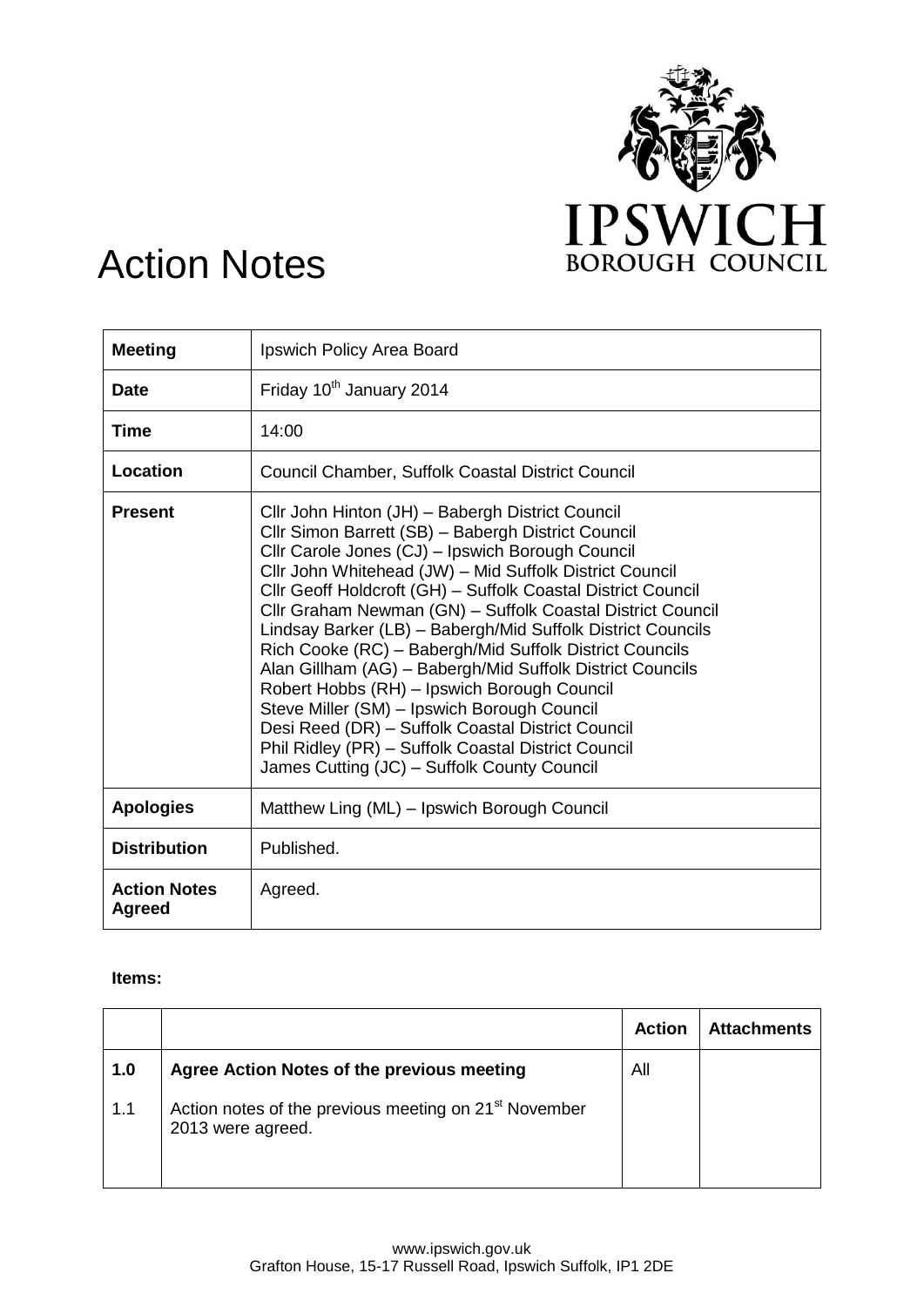| 1.2 | Officers to agree a protocol for publishing action notes.<br>The secretariat (currently Ipswich Borough Council) to<br>host and can incorporate into terms of reference.                                                                                |           |  |
|-----|---------------------------------------------------------------------------------------------------------------------------------------------------------------------------------------------------------------------------------------------------------|-----------|--|
| 2.0 | Update on report IPA and Duty to co-operate to<br>respective strategic committees                                                                                                                                                                       | All       |  |
| 2.1 | Ipswich Borough Council had taken a paper to its<br>Executive Committee on 17 <sup>th</sup> December 2013 in respect of<br>ongoing management of the Ipswich Policy Area (IPA).                                                                         |           |  |
|     | Babergh District Council were taking a paper to members<br>on 13 <sup>th</sup> January 2014 and Mid Suffolk District Council to<br>members on 16 <sup>th</sup> January.                                                                                 |           |  |
|     | Suffolk Coastal District Council report bi-monthly to<br>members.                                                                                                                                                                                       |           |  |
| 2.2 | It was commented that before committing to meeting the<br>objectively assessed needs in full in the IPA, the evidence<br>base needs to be clearly examined as there may be a<br>reason as to why the full objectively assessed needs may<br>not be met. |           |  |
|     | Suffolk Coastal District Council is committed to a review of<br>its core strategy in 2015.                                                                                                                                                              |           |  |
|     |                                                                                                                                                                                                                                                         |           |  |
| 3.0 | Presentation on current housing need in the IPA                                                                                                                                                                                                         | <b>JC</b> |  |
| 3.1 | The presentation included the following information:                                                                                                                                                                                                    |           |  |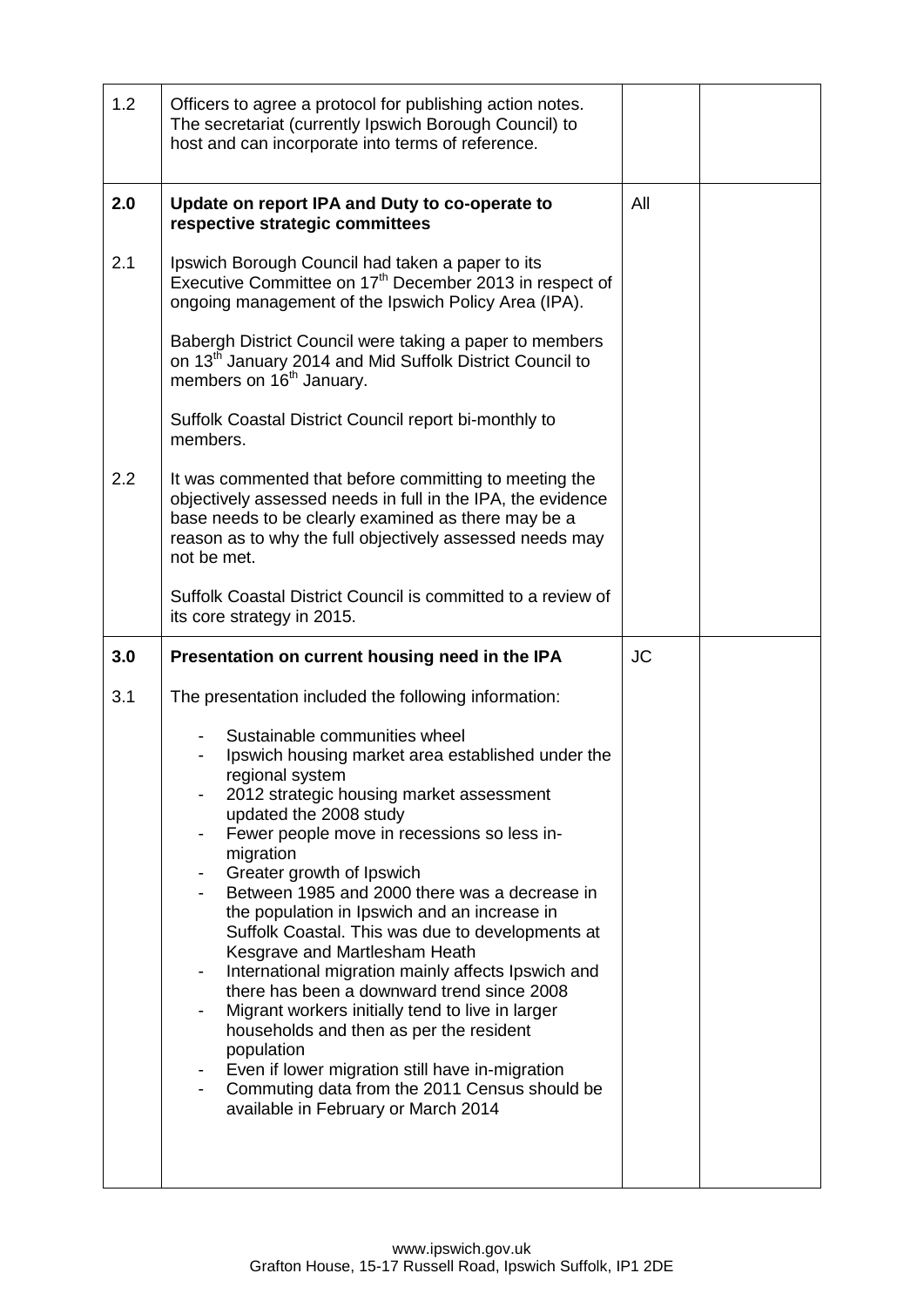| 4.0 | IPA proposed work programme and protocol                                                                                                                                                                               | SM/All |  |
|-----|------------------------------------------------------------------------------------------------------------------------------------------------------------------------------------------------------------------------|--------|--|
| 4.1 | It was agreed to produce a more detailed programme and<br>to highlight the resources available. The key priorities to<br>be established and agreed.                                                                    |        |  |
|     | It was agreed that all IPA partners would work together to<br>agree a position on housing and employment needs and<br>supply across the IPA by the autumn of 2014.                                                     |        |  |
|     | Action: It was agreed to do this by the next meeting.                                                                                                                                                                  |        |  |
| 4.2 | Suggested to look at what sites are available within the<br>existing IPA boundary.                                                                                                                                     |        |  |
|     | Need to agree the evidence to determine objectively<br>assessed housing needs within the IPA.                                                                                                                          |        |  |
|     | Models and projections to be revised in 2014 as more up-<br>to-date information published.                                                                                                                             |        |  |
|     | Suffolk County Council will support the districts through<br>the use of the Pop Group model.                                                                                                                           |        |  |
|     | Action: to keep up-to-date with population and<br>household projections.                                                                                                                                               |        |  |
| 4.3 | It was further requested that a paper is produced<br>considering alternative options to the existing IPA<br>boundary. This had been agreed at the previous IPA<br>Board meeting.                                       |        |  |
|     | Action: A paper considering alternatives to the IPA<br>boundary to be prepared, supported by appropriate<br>locational maps in parallel with other work being<br>produced for the IPA Board.                           |        |  |
| 5.0 | <b>Community Infrastructure Levy (CIL) update</b>                                                                                                                                                                      | All    |  |
| 5.1 | The relationship between CIL and section 106 agreements<br>was explained. All CIL recommendations differ per local<br>planning authority. CIL is a flat rate charge and once<br>adopted it cannot be appealed against. |        |  |
| 5.2 | Ipswich Borough Council is consulting on its CIL<br>preliminary draft charging schedule until 22 <sup>nd</sup> January<br>2014.                                                                                        |        |  |
|     | Babergh and Mid Suffolk District Councils and Suffolk<br>Coastal District Council are currently considering their<br>preliminary draft charging schedules.                                                             |        |  |
|     |                                                                                                                                                                                                                        |        |  |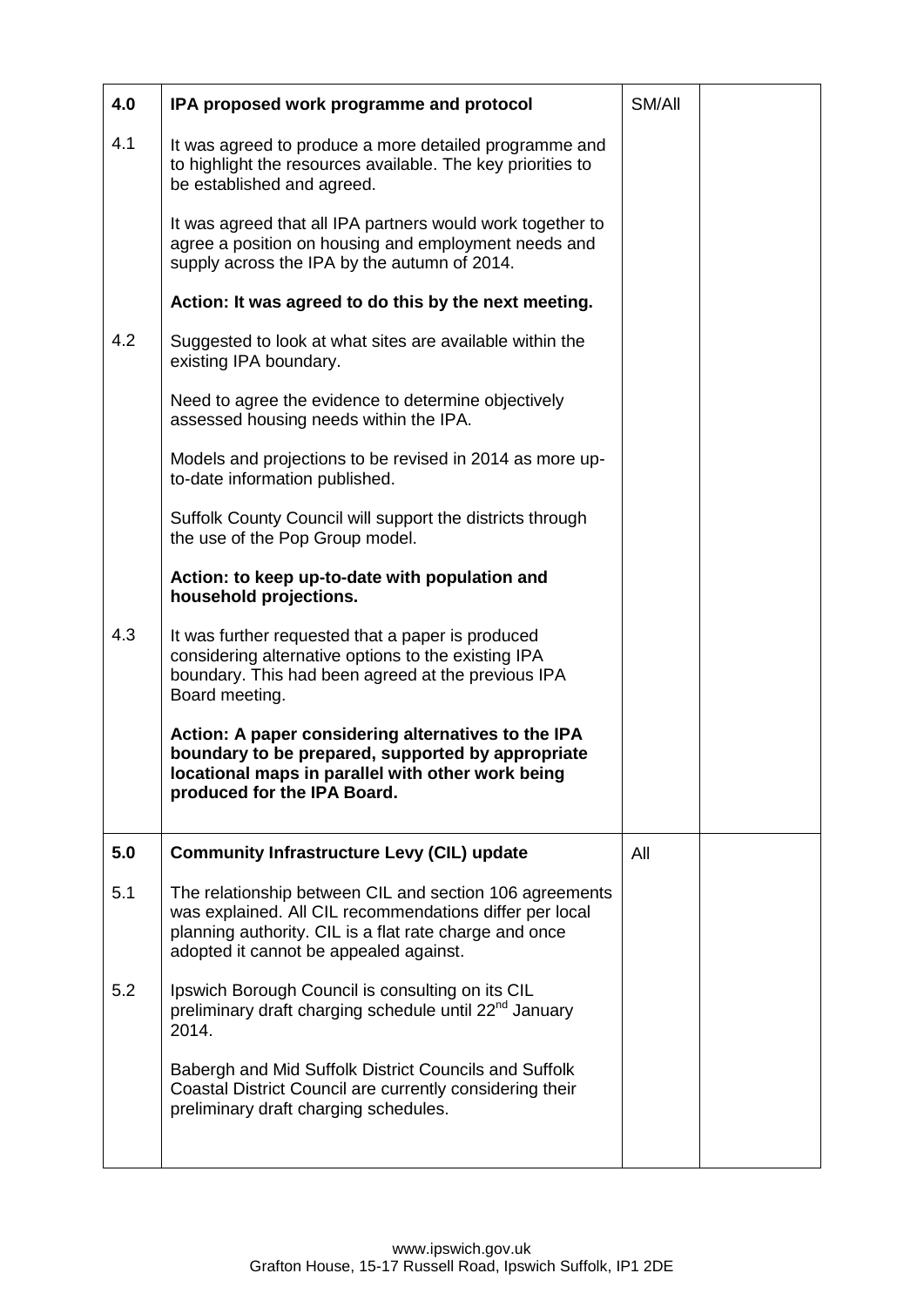| 6.0 | <b>Local Plan update</b>                                                                                                                                                                                                                                                                        |     |  |
|-----|-------------------------------------------------------------------------------------------------------------------------------------------------------------------------------------------------------------------------------------------------------------------------------------------------|-----|--|
| 6.1 | Ipswich Borough Council will begin consultation on the<br>following documents on 13 <sup>th</sup> January through to 10 <sup>th</sup><br>March.                                                                                                                                                 |     |  |
|     | Draft core strategy and policies development plan<br>document focused review (regulation 18)<br>Draft site allocations and policies (incorporating IP-<br>One Area Action Plan) development plan<br>document (regulation 18)<br>Draft Ipswich Garden Suburb supplementary<br>planning document. |     |  |
|     | Suffolk Coastal District Council has a High Court hearing<br>on their core strategy. Site allocations plan work to follow<br>and neighbourhood plans.                                                                                                                                           |     |  |
|     | Babergh District Council awaiting Inspector's report on its<br>core strategy examination.                                                                                                                                                                                                       |     |  |
| 7.0 | <b>Any Other Business</b>                                                                                                                                                                                                                                                                       | All |  |
| 7.1 | Notice of the forthcoming sustainable drainage systems<br>regulations was given.                                                                                                                                                                                                                |     |  |
| 8.0 | <b>Date of Next Meeting</b>                                                                                                                                                                                                                                                                     | All |  |
| 8.1 | Friday $7th$ March 2014 and Friday $9th$ May 2014.                                                                                                                                                                                                                                              |     |  |